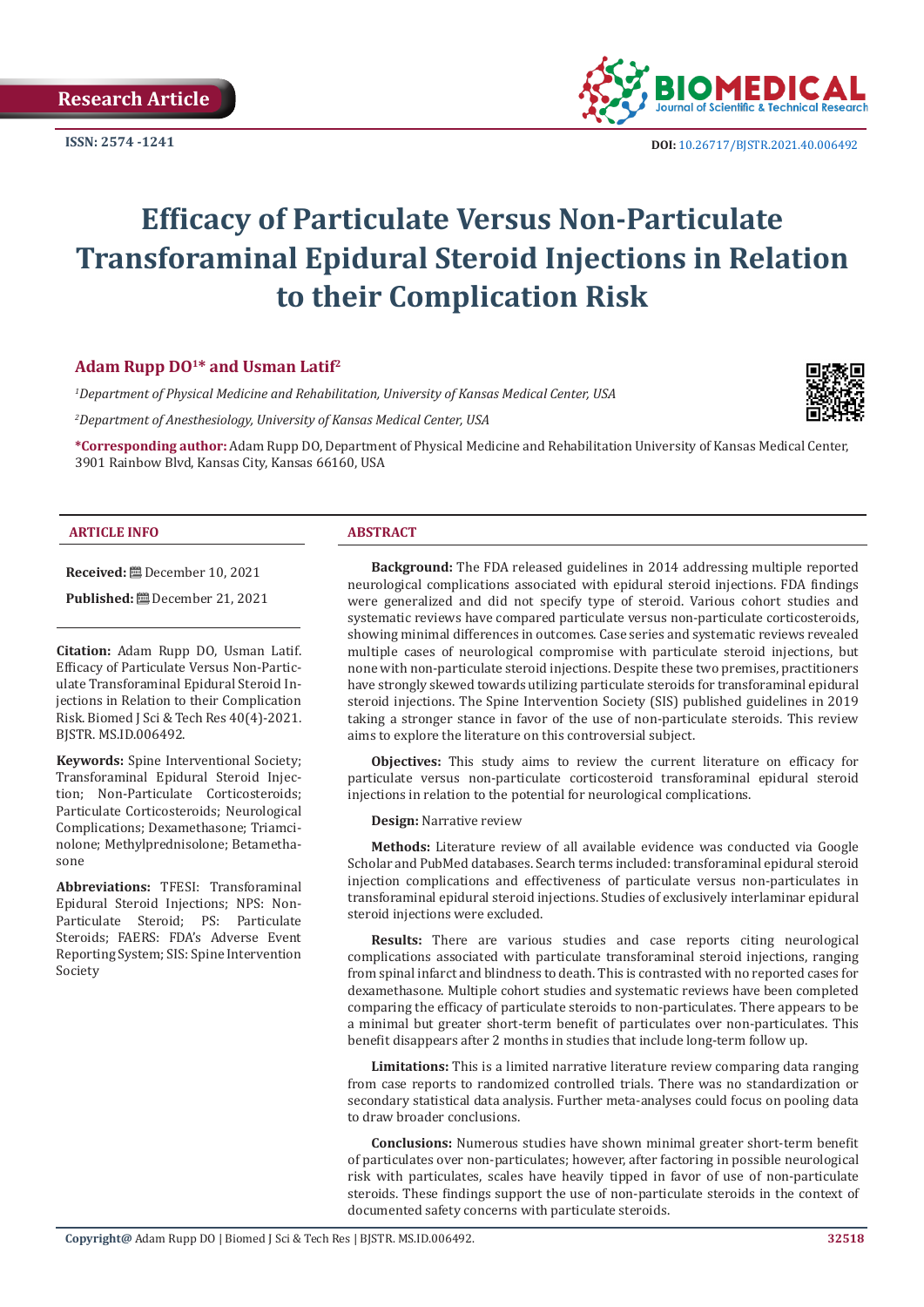# **Introduction**

Transforaminal epidural steroid injections (TFESI) are widely used interventional procedures for diagnosis and treatment of spinal nerve pain and pathologies. Two broad categories of corticosteroids exist: those that contain particles and those without. The most well-known non-particulate steroid (NPS) is dexamethasone and the most popular particulate steroids (PS) are betamethasone, triamcinolone and methylprednisolone [1]. Steroid categorization is based on solubility properties in water as well as the propensity to aggregate in various solutes. PS range in size from 0.5-100um, though aggregates can reach sizes of 1000um [2]. In contrast, the average red blood cell is 7um [3]. Interestingly, betamethasone can fall into both categories based on preparation. The acetate version is considered a PS whereas the sodium phosphate version is considered NPS [2]. The significance of these particles and aggregates lies within the embolic risk if inadvertently injected intravascularly, leading to spinal or brain ischemia. In 2014, the FDA investigated multiple case reports of catastrophic post-injection complications including paralysis, spinal infarct, ischemic stroke and death [4]. The FDA's Adverse Event Reporting System (FAERS) database and the medical literature between 1997 and 2014 were reviewed. A total of 90 serious complications after epidural steroid injections were identified. Type of corticosteroids used were generalized and never specifically identified by the FDA. However, subsequent review of the literature revealed that these complications occurred with particulate steroids. In 2014, the FDA required relabeling of PS products to include reports of serious medical events [4-6]. Despite the new FDA warnings, most practitioners still utilize PS for TFESIs likely due to availability, training, physician preference and a persistent belief that PS are superior in efficacy. Proponents of PS point to the theoretical benefit of a local depot effect where larger particles absorb slower due to their local accumulative nature. These slower diffusion rates would then result in longer lasting effects [7]. Proponents of PS also suggest that intrinsic risks are associated with all spinal injections including vasospasm, vertebral artery dissection and air embolization. Vasospasm can occur after arterial irritation due to alpha-1 adrenergic activation and resultant vasoconstriction. If prolonged enough, this vasoconstriction can cause ischemia. Dissection can occur with any needle trauma separating the tunica intima from the media. This can then shunt blood into the false lumen causing distal arterial ischemia.

Air embolization can occur with any interventional procedure that involves injections. If the syringe is not correctly prepared, air particles can be injected into the artery causing embolization of the artery [8-10]. There are few reports in the literature of these types of adverse events [11-13]. Though there has been a longstanding divide between those who advocate for PS vs NPS for transforaminal epidural steroid injections, the issue has come to the forefront with the introduction of new Spine Intervention Society (SIS) guidelines [14]. The purpose of this study is to review current evidence regarding efficacy and potential complications of PS versus NPS.

# **Methods**

A literature review of available evidence was conducted utilizing Google Scholar and PubMed databases. Key search terms included: transforaminal epidural steroid injections, complications, efficacy, particulate steroids, non-particulate steroids, dexamethasone, methylprednisolone, betamethasone and triamcinolone. Studies that involved exclusively interlaminar epidural steroid injections were excluded. No limitations for publication date were implemented. The snowball method was then employed by reviewing reference lists of included articles for any additional relevant primary articles.

# **Results**

#### **Complications**

TFESI are very low risk procedures; however, rare but serious side effects can occur. Since the FDA investigation into neurological complications, several studies have retrospectively investigated complications arising from TFESI. One such retrospective cohort study used HIRA claims to find patients who underwent TFESI from 2009 to 2014 and subsequently presented to the emergency department within 24 hours of the procedure. 830,000 cases were found and the incidence of neurological complications, including infections, hypotension, seizure, stroke, spinal cord injury, and death, for PS versus NPS was 1.73 and 0.9 per 100,000, respectively. Interestingly, neurological complication rates did not differ between NPS and non-steroid injections [6]. A larger study by Scanlon, et al. [13] aimed to determine the prevalence of neurological injuries within the current population. A survey was sent to all physician members of the American Pain Society. Respondents were asked about awareness of complications, year, practice setting, use of imaging, contrast, type of steroid, doses administered, and advanced imaging findings. 287 respondents reported 78 complications including 16 vertebrobasilar brain infarcts and 12 cervical spinal infarcts. 13 of the 78 cases were fatal. Methylprednisolone was used in 79% (22 of 28) of cases, betamethasone in 11% (3 of 28), and triamcinolone in 11% (3 of 28). Dexamethasone use was not reported in any of the complications. The majority of serious complications were due to infarcts; however, there was 1 case of both air emboli and vascular dissection [13].

In addition to these retrospective studies, there are multiple case reports of neurological events after TFESI [12,15,16]. To date, there are only 2 case reports of complications associated with NPS. The first was reported by Boudier-Revéret [11], where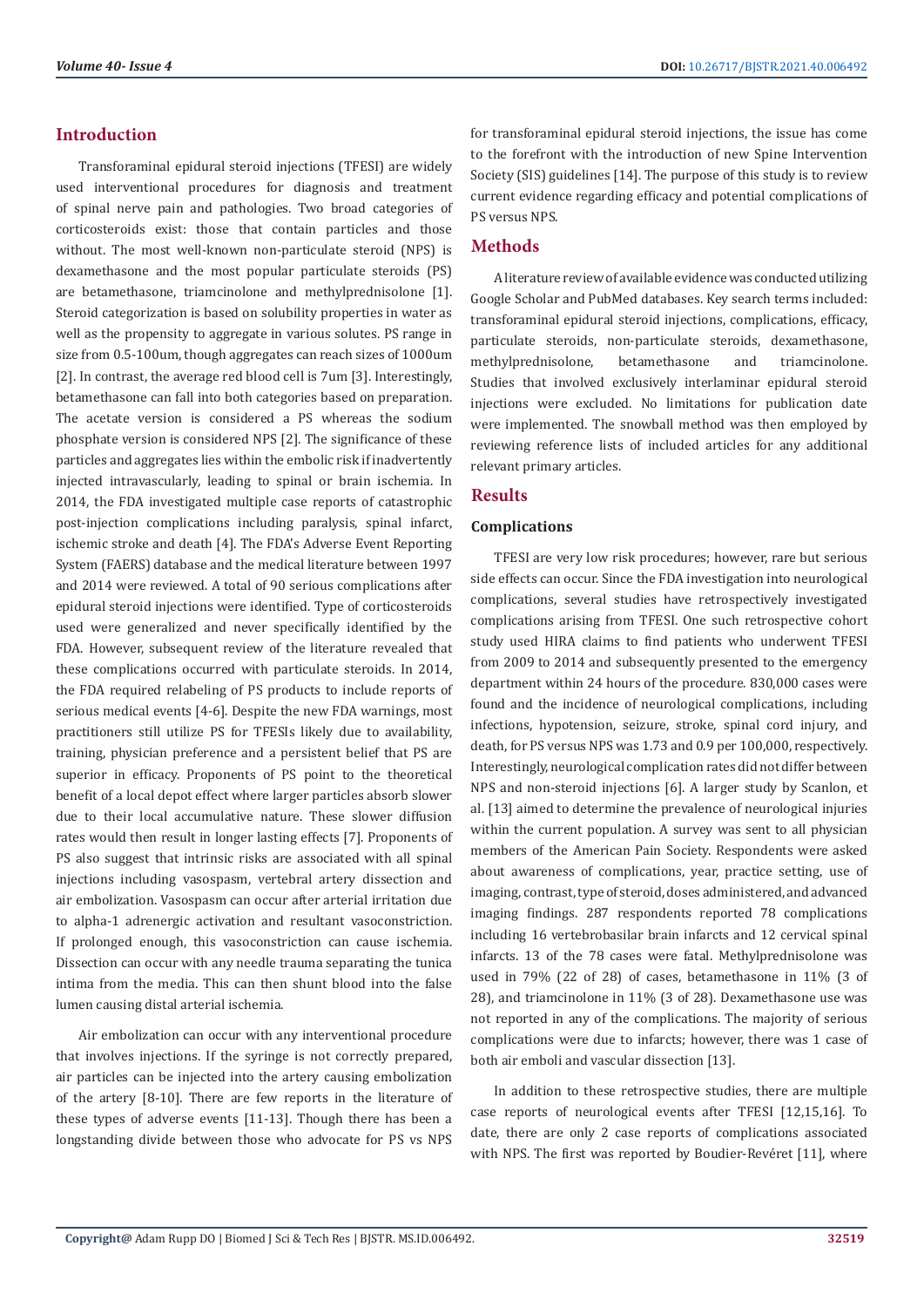a 39-year-old man presented with involuntary movements of the bilateral upper trapezius muscles after a right C6/7 TFESI with 5 mg dexamethasone. MRI of the brain and cervical spine revealed no specific lesion and electroencephalography showed no abnormal findings. The myoclonus gradually improved and resolved completely within two weeks. It was difficult to discern the root cause of the myoclonus; however, it was thought to be from trauma leading to subacute spinal neuritis during neuraxial anesthesia. The second case reported acute right lower extremity weakness accompanied by a right-sided foot drop and sphincter dysfunction after a dexamethasone right L5 TFESI [12]. MRI showed significant disc herniations at the L4-5 and L5-S1 levels, contributing to moderate central/foraminal stenosis but no acute findings. EMG demonstrated acute denervation potentials in L5-S1 distributions. Emergent L4-5, L5-S1 laminectomy with discectomies at the L4-5 and L5-S1 levels was performed. Immediately after surgery, the patient's weakness and sensory deficits improved. The authors attributed this patient's neurological deficit to an acute increase in mass effect from the volume of injectate, resulting in ischemia.

#### **Efficacy**

The efficacy of NPS versus PS for TFESI continues to be an area of controversy. An extensive evaluation of the literature shows multiple studies comparing the two. One large literature review conducted by Feeley and colleagues found four compatible studies comprising 300 participants undergoing 147 PS injections and 153 NPS injections [17]. Analysis showed no statistically significant difference in VAS data between the PS and NPS groups (0.31). There was however, a slight non-significant VAS improvement in those receiving PS injections. This review did include one study, Park, et al. [18], that showed a significant difference in VAS favoring PS over NPS injections. A larger systematic review and meta-analysis by Makkar et al. included studies that compared the efficacy of PS with NPS in TFESI [19]. Seven studies met criteria and included 3,542 PS and 856 NPS injections. Pooled average VAS scores were significantly different with 0.53-point greater VAS change for those receiving PS compared to NPS injections. However, the NPS group had a larger proportion of patients with more than 50% pain relief (OR 0.81). Once again, Park, et al. [18] was included in this review as the only study that reported a statistically significant difference in VAS scores between PS and NPS injections. A third meta-analysis by Mehta et al. also reviewed studies comparing 3611 PS and 902 NPS in TFESI [20]. Here, TFESI results were evaluated in 7 separate studies and again showed no significant difference in VAS scores between the two groups. Table 1 shows a summary of the 3 large systematic review studies and their results. While each review analyzed a different pool of studies, there was a fair amount of overlap. There were a few studies that were not included in any of the above analyses. These included McCormick et al., which studied 78 patients with three separate steroids and found no significant difference in the number of repeat injections required for pain relief, but slightly favored particulates for short-term pain relief [21].

**Table 1:** Systematic reviews comparing particulate and non-particulate steroids.

| <b>Author</b>      | <b>Population</b>   | <b>Pooled Results</b>                                             | <b>Studies Included</b>                                     |
|--------------------|---------------------|-------------------------------------------------------------------|-------------------------------------------------------------|
| Feeley (2016) [17] | 147 PS<br>153 NPS   | VAS change NSD favoring PS (0.31)                                 | Denis, Kennedy, Kim, Park                                   |
| Makkar (2016) [19] | 3.542 PS<br>856 NPS | VAS change SD favoring PS (0.53)<br>>50% NSD favoring NPS OR 0.81 | Kennedy, Kim, El Yahchouchi, Drey,<br>Shakir, Noe, Park     |
| Mehta (2016) [20]  | 3611 PS<br>902 NPS  | VAS NSD                                                           | Shakir, Lee, Dreyfus, Denis Park,<br>Kennedy, El Yahchouchi |

Note: NSD = No significant difference, SD = Significant difference

Greater than 50% relief was seen in 35% of those receiving PS and 28% of those receiving NPS injections less than one month after injections (<1 mo). Greater than 50% pain relief was seen in 40% of those receiving PS versus 39% receiving NPS injections greater than one month following the injections (>1mo) [21]. A second retrospective self-controlled study completed by Donohue et al. included 40 patients receiving 20 PS and 20 NPS injections. Non-particulates were favored when looking at both VAS score and function outcomes [5]. Additionally, Lee et al. included 159 patients (97 receiving PS, 62 receiving NPS) who underwent cervical TFESI and evaluated pain scores at 1 month. Outcomes were similar to other studies, showing relief with PS in 80.4% of patients versus 69.4% with NPS, although this difference was not statistically significant [7]. There have been a limited number of studies that have demonstrated a significant benefit of particulate over non-particulate steroids for TFESI. These include Bensler, et al. [22-24,18]. Bensler et al. performed a retrospective comparative review on two cohorts in which one group (N=321) was treated with 40mg triamcinolone and the other group (N=173) received 4 mg dexamethasone. PGIC scoring showed a significantly higher proportion of patients improved at 1 week (43.2% versus 27.7%) and one month (44.3% versus 33.1%) with PS over NPS [22]. Dreyfuss et al. completed a study involving 30 patients (15 PS, 15 NPS) and found the effectiveness of dexamethasone 12.5mg to be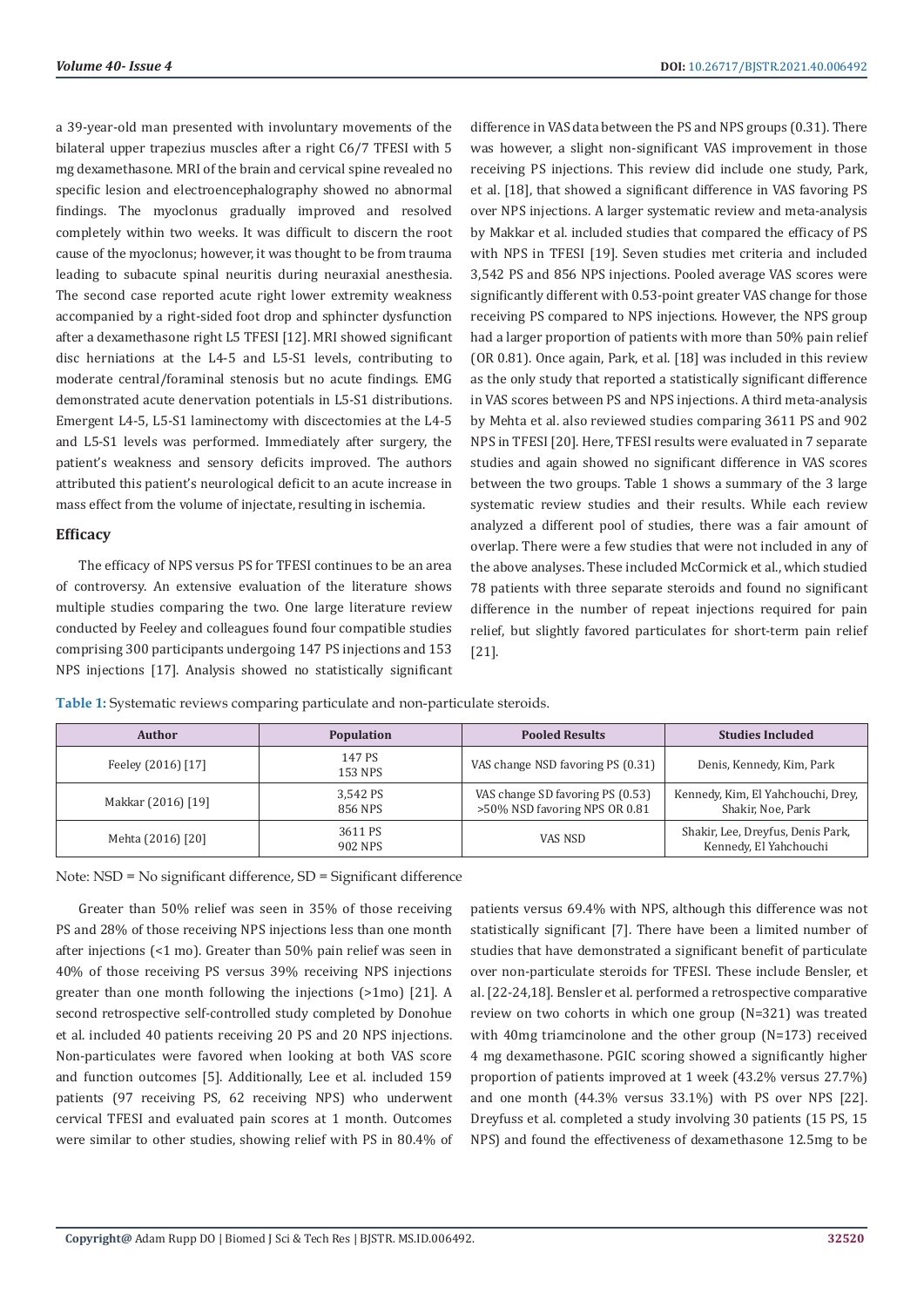non-significantly less than that of triamcinolone 60mg at 1 month. However, a greater proportion of the dexamethasone group (27%) obtained complete relief of their pain than in the triamcinolone group (7%), but this difference was not statistically significant [23]. Another RCT that favored PS over NPS was completed by Park and colleagues in which 106 patients underwent TFESI (53 NPS 7.5mg dexamethasone, 53 PS 40mg triamcinolone) and showed significant improvement in the particulate group at 1 month [18]. For the dexamethasone group, the reduction of pain score was 40% whereas that of the triamcinolone group was 71%.

was completed by Kennedy, et al [24]. Looking at those receiving triamcinolone (n=37) and dexamethasone (n=41), this study found a greater percentage of PS subjects achieved ≥50% pain relief at 2 weeks than those receiving NPS (43.2 vs 31.7%); however, this did not reach statistical significance and this difference disappeared by the 3-month and 6-month follow-up. There was, however, a statistically significant difference in the number of injections received, with 17.1% of the dexamethasone group receiving three injections vs only 2.7% of the triamcinolone group [24]. Table 2 shows a summary of all the available studies comparing the efficacy of PS and NPS.

A final multicenter double-blind RCT of 78 consecutive subjects

| Author                         | <b>Design</b>  | Doses, Participants                                                               | <b>Follow Up</b> | <b>Outcome</b>                   |
|--------------------------------|----------------|-----------------------------------------------------------------------------------|------------------|----------------------------------|
| Denis (2015)<br>$[25]$         | <b>RCT DB</b>  |                                                                                   |                  | VAS NSD favoring NPS             |
|                                |                | Dexamethasone 7.5mg $(n = 29)$<br>$1, 3, 6$ mo<br>Betamethasone $6.0$ mg (n = 27) |                  | >50 NSD favoring NPS             |
|                                |                |                                                                                   |                  | ODI SD favoring NPS at 6 mo      |
| Kim (2011)                     | <b>RCT SB</b>  | Dexamethasone $15mg(n = 30)$                                                      | 1, 2 mo          |                                  |
| $[26]$                         |                | Methylprednisolone 80mg ( $n = 30$ )                                              |                  | VAS NSD favoring PS              |
|                                | P <sub>O</sub> | Dexamethasone $2mg(n = 33)$                                                       |                  |                                  |
| Cano (2010)<br>$[27]$          |                | Methylprednisolone 80mg ( $n = 33$ )                                              | 1 mo             | VAS SD favoring PS               |
|                                |                | Triamcinolone $40mg(n = 33)$                                                      |                  |                                  |
| Odonnell (2008) [28]           | <b>RCT SB</b>  | Dexamethasone $4mg(n = 25)$                                                       | 2 wk             | VAS SD favoring PS               |
|                                |                | Triamcinolone $40mg(n = 25)$                                                      |                  |                                  |
| Donohue (2020) [5]             | $\mathbb R$    | Dexamethasone $10mg(n = 20)$                                                      | 2, 3, 6 mo       | VAS NSD favoring NPS             |
|                                |                | Methylprednisolone $40mg(n = 20)$                                                 |                  | <b>ODI NSD favoring NPS</b>      |
| El Yahchouchi (2013)<br>$[29]$ | ${\sf R}$      |                                                                                   | 2 wk, 2 mo       | >50% equivocal at 2 wk           |
|                                |                | Dexamethasone $10mg(n = 481)$                                                     |                  | R-M NSD favoring PS at 2 wk      |
|                                |                | Triamcinolone 80mg ( $n = 1151$ )                                                 |                  | >50% NSD favoring NPS at 2mo     |
|                                |                | Betamethasone 12mg (n = 2011)                                                     |                  | R-M NSD favoring NPS at 2 mo     |
| Shakir (2013) [30]             | $\mathbb R$    | Dexamethasone $15mg(n = 221)$                                                     | 1 mo             | VAS NSD favoring NPS             |
|                                |                | Triamcinolone $40mg(n = 220)$                                                     |                  |                                  |
| Noe (2003)                     | $\mathbb R$    | ND-Betamethasone $15mg(n = 15)$                                                   | 1 mo             | VAS SD favoring PS               |
| $[31]$                         |                | Methylprednisolone $80mg(n = 25)$                                                 |                  | <b>ODI SD favoring NPS</b>       |
| McCormick (2016) [21]          | $\mathbb R$    | Dexamethasone 15mg (n = 41)                                                       | 1, 2 mo          | >50% NSD favoring PS at 1 mo     |
|                                |                | Triamcinolone 80mg ( $n = 23$ )                                                   |                  | >50% NSD equivocal at 2 mo       |
|                                |                | Betamethasone $12mg(n = 14)$                                                      |                  | #injections equivocal            |
| Lee (2009) [7]                 | $\mathbb{R}$   | Dexamethasone $10mg(n = 62)$                                                      | 1 mo             |                                  |
|                                |                | Triamcinolone $40mg(n = 97)$                                                      |                  | NSD favoring PS                  |
| Bensler (2018) [22]            | $\mathbb R$    | Dexamethasone $4mg(n = 173)$                                                      | 1 wk, 1 mo       | VAS SD favoring PS at 1 wk and 1 |
|                                |                | Triamcinolone $40mg(n = 321)$                                                     |                  | mo                               |
| Dreyfuss (2006) [23]           | <b>RCT</b>     | Dexamethasone $12.5mg(n = 15)$                                                    | 1 mo             | VAS NSD favoring PS              |
|                                |                | Triamcinolone $60mg(n = 15)$                                                      |                  | >50% NSD favoring PS             |

**Table 2:** Trials comparing efficacy of particulate and non-particulate steroids.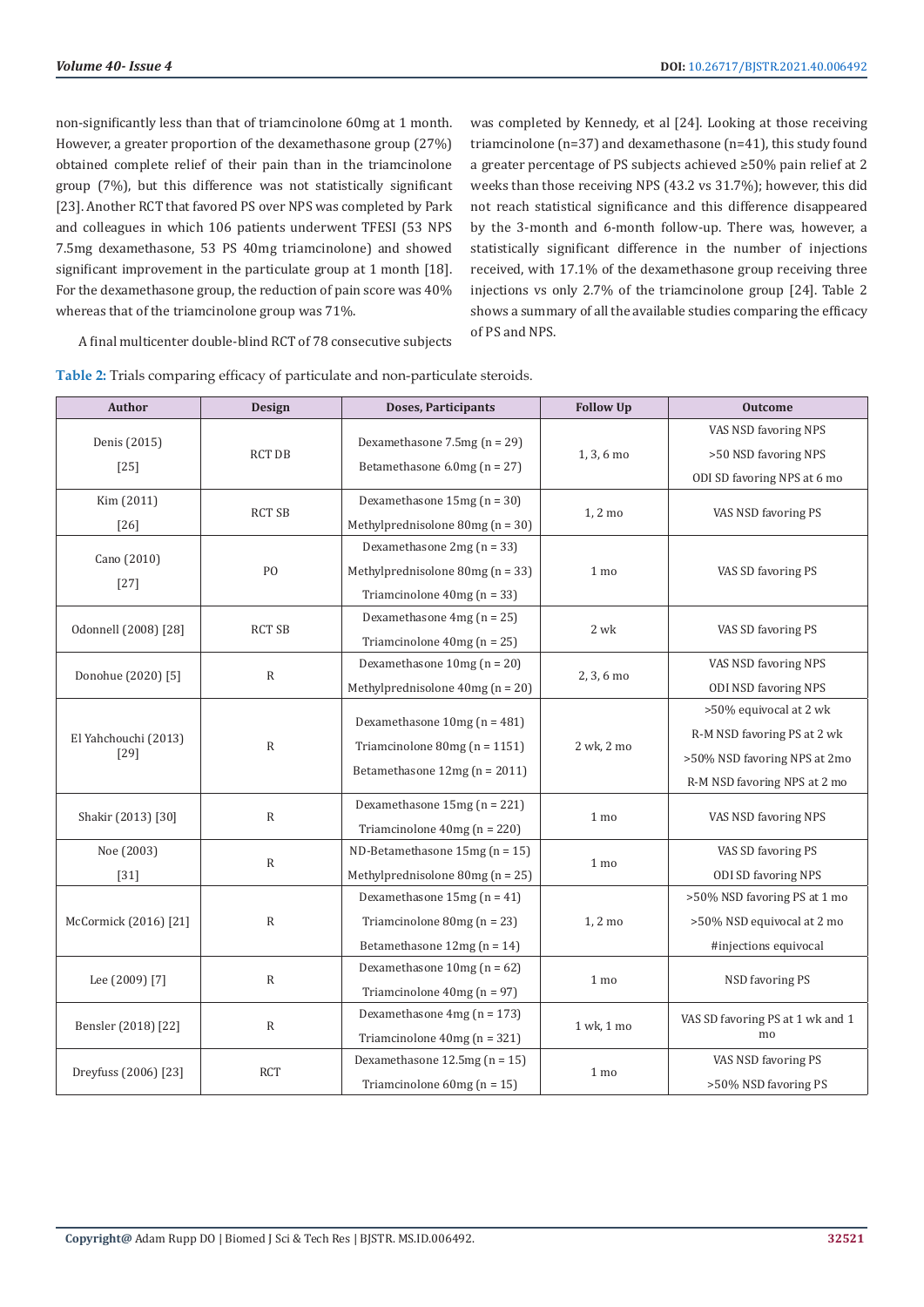| Park (2010) [18]    | RCT    | Dexamethasone $7.5mg(n = 53)$                                | 1 mo          | VAS SD favoring PS             |
|---------------------|--------|--------------------------------------------------------------|---------------|--------------------------------|
|                     |        | Triamcinolone $40mg(n = 53)$                                 |               | ODI NSD equivocal              |
| Kennedy (2014) [24] | RCT DB | Dexamethasone $15mg(n = 41)$<br>Triamcinolone $60mg(n = 37)$ | 2 wk, 3, 6 mo | >50% NSD favoring PS at 2 wk   |
|                     |        |                                                              |               | ODI NSD favoring PS at 2 wk    |
|                     |        |                                                              |               | >50% Equivocal 3-6mo           |
|                     |        |                                                              |               | ODI NSD favoring NPS at 3-6 mo |
|                     |        |                                                              |               | #Injections SD favoring PS     |

Note: RCT = Randomized control trial

DB = Double blind

SB = Single blind

PO = Prospective observational

R = Retrospective

ND = Non-depot

NSD = No significant difference

SD = Significant difference

#### **Discussion**

Intrinsically, there are risks and complications associated with any procedure. However, the focus of this article is to determine if there is added risk dependent on the type of steroid medication utilized in TFESI. Specifically, there is the generalized potential for air emboli, vasospasm and dissections, though these are very rare. The incidence of particulate emboli is rare but devastating when it occurs. There are numerous reports of PS-related emboli resulting in complications from paralysis to stroke or death. Catastrophic complications associated with NPS have not been reported. This catastrophic neurological risk associated with PS comes with the potential for a slight non-statistically significant pain reduction in the short term. Most studies that favor PS only followed patients

for 1 month from injection. Studies that followed for a longer duration found that the difference between PS and NPS VAS scores disappeared. Bensler, et al. [22] showed a significant difference in favor of particulates, but the dosing used was not comparable given that 40mg triamcinolone was compared to 4mg dexamethasone (rough equivalent of 20mg triamcinolone). Given the body of evidence indicating increased risk and lack of compelling evidence of superior efficacy with PS, combined with the absence of any reported devastating complications attributed to NPS, it seems logical to advocate for the use of NPS for transforaminal epidural steroid injections. This is reiterated by the SIS guidelines posted in 2019 advising the use of NPS over PS whenever possible and directing physicians to advise patients of the increased risk with PS (Table 3) [25-31].

**Table 3:** Spine Intervention Society Guidelines.

#### **Spine Intervention Society Guidelines**

a. While preservative-free dexamethasone is preferred, dexamethasone with preservative may be used for transforaminal epidural injections (TFESI).

b. Physicians who elect to use preservative-free steroids from a compounding pharmacy must carefully weigh the risks and benefits, as sterility assurance concerns exist.

c. Only non-particulate steroids should be used for cervical TFESI.

d. In the absence of dexamethasone, particulate steroids (e.g. methylprednisolone, betamethasone, triamcinolone) can be considered for lumbar TFESI (although at higher risk).

e. If a lumbar TFESI with particulate steroid is performed, physicians should strongly consider use of all available risk-mitigation strategies to minimize the possibility of intra-arterial injection including the use of an infraneural approach, a local anesthetic test dose, and use of digital subtracting imaging (DSI) beyond requisite live fluoroscopic observation of contrast medium injection through extension tubing. It should be noted that commercially available particulate steroids contain preservatives, so use of particulate steroid does not eliminate the possible effects of preservative excipients (PEs).

f. Because the risk profile is indistinguishable, either particulate or non-particulate steroids may be used in the performance of interlaminar or caudal epidural injections at any spinal level. Clinical judgment on a case-by-case basis is recommended when selecting the optimal route of epidural injection to balance safety and effectiveness.

g. Physicians should carefully weigh the risks and benefits of using an alternative agent or approach for epidural steroid injection and involve each patient in the process of shared decision making before proceeding.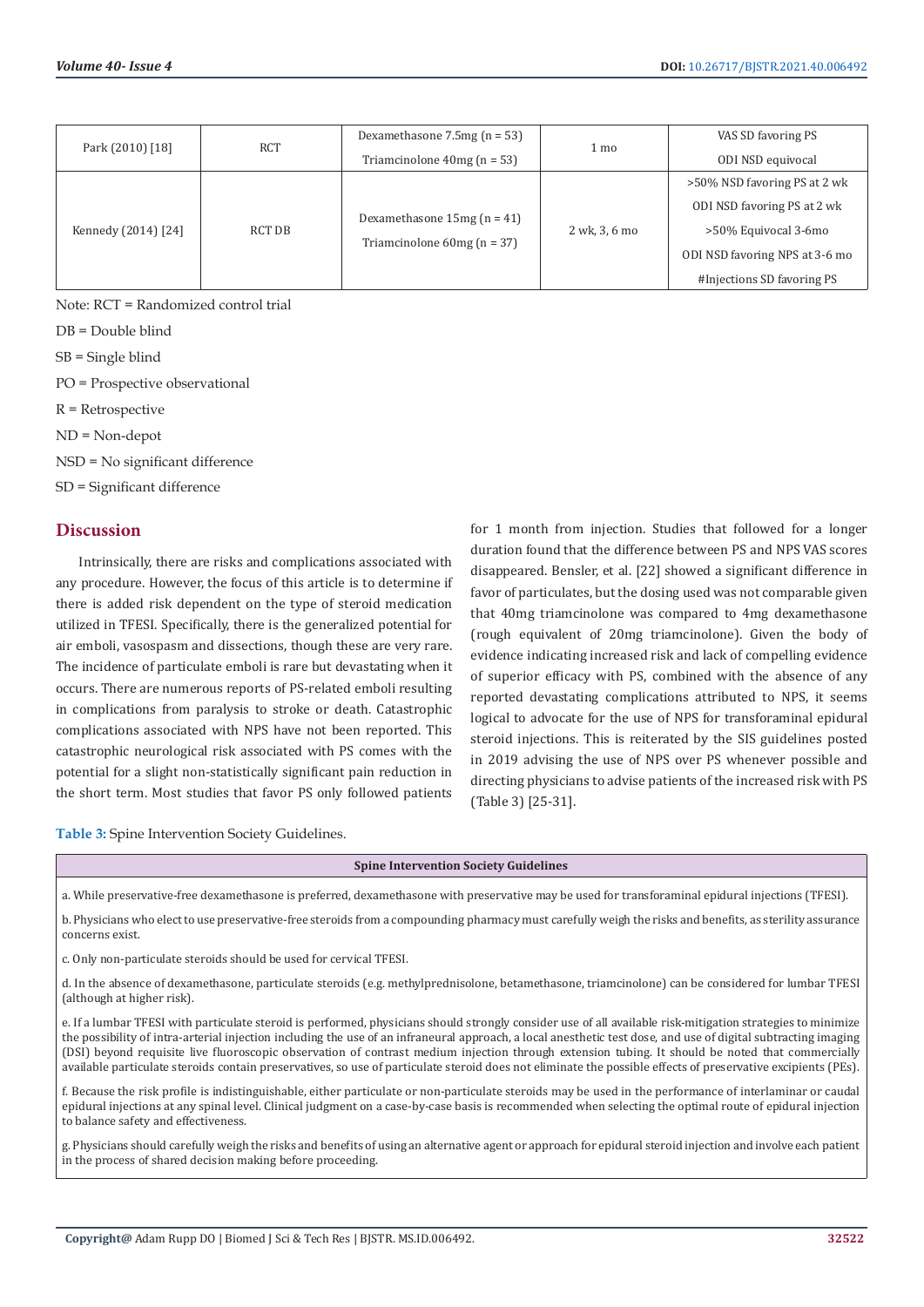# **Conclusion**

Though there is a strong preference among interventional pain physicians to utilize PS for TFESI, evidence strongly indicates that catastrophic complications, though rare, are exclusively associated with PS with no such reports with NPS. Furthermore, there is no compelling evidence of superior efficacy of PS over NPS other than minor, non-statistically significant early differences in VAS score that disappear with longer follow up periods. With the addition of the 2019 SIS Position Statement regarding the use of NPS for TFESI, it will be a growing challenge to justify the use of PS for TFESI given the increased risk. A shift to NPS for TFESI eliminates the likelihood of catastrophic neurological outcomes and is in line with the growing body of evidence and professional society guidelines. While position statements are non-binding, it is certainly possible that these types of documents may be relied upon for medicolegal purposes, thus creating the potential for liability for non-adherence.

#### **References**

- 1. [Benzon HT, Chew TL, McCarthy RJ, Benzon HA, Walega DR \(2007\)](https://pubmed.ncbi.nlm.nih.gov/17264728/)  [Comparison of the particle sizes of different steroids and the effect](https://pubmed.ncbi.nlm.nih.gov/17264728/)  [of dilution: a review of the relative neurotoxicities of the steroids.](https://pubmed.ncbi.nlm.nih.gov/17264728/)  [Anesthesiology 106\(2\): 331-338.](https://pubmed.ncbi.nlm.nih.gov/17264728/)
- 2. [Dietrich TJ, Sutter R, Froehlich JM, Pfirrmann CWA \(2015\) Particulate](https://pubmed.ncbi.nlm.nih.gov/25394547/)  [versus non-particulate steroids for lumbar transforaminal or](https://pubmed.ncbi.nlm.nih.gov/25394547/)  [interlaminar epidural steroid injections: an update. Skeletal Radiol](https://pubmed.ncbi.nlm.nih.gov/25394547/)  [44\(2\): 149-155.](https://pubmed.ncbi.nlm.nih.gov/25394547/)
- 3. [Derby R, Lee SH, Date ES, Lee JH, Lee CH \(2008\) Size and aggregation](https://pubmed.ncbi.nlm.nih.gov/18298706/)  [of corticosteroids used for epidural injections. Pain Med 9\(2\): 227-234.](https://pubmed.ncbi.nlm.nih.gov/18298706/)
- 4. [\(2016\) FDA. FDA requires label changes to warn of rare but serious](https://www.fda.gov/drugs/drug-safety-and-availability/fda-drug-safety-communication-fda-requires-label-changes-warn-rare-serious-neurologic-problems-after)  [neurologic problems after epidural corticosteroid injections for pain.](https://www.fda.gov/drugs/drug-safety-and-availability/fda-drug-safety-communication-fda-requires-label-changes-warn-rare-serious-neurologic-problems-after)  [FDA Drug Safety Communication, US.](https://www.fda.gov/drugs/drug-safety-and-availability/fda-drug-safety-communication-fda-requires-label-changes-warn-rare-serious-neurologic-problems-after)
- 5. [Donohue NK, Tarima SS, Durand MJ, Wu H \(2020\) Comparing pain](https://pubmed.ncbi.nlm.nih.gov/32235020/)  [relief and functional improvement between methylprednisolone and](https://pubmed.ncbi.nlm.nih.gov/32235020/)  [dexamethasone lumbosacral transforaminal epidural steroid injections:](https://pubmed.ncbi.nlm.nih.gov/32235020/)  [a self-controlled study. Korean J Pain 33\(2\): 192-198.](https://pubmed.ncbi.nlm.nih.gov/32235020/)
- 6. [Hwang B, Lee J, Park BJ \(2020\) Neurological complication rates of](https://pubmed.ncbi.nlm.nih.gov/32068540/)  [epidural injections and selective nerve blocks: a comparison of steroid](https://pubmed.ncbi.nlm.nih.gov/32068540/)  [use patterns. Clin J Pain 36\(6\): 449-457.](https://pubmed.ncbi.nlm.nih.gov/32068540/)
- 7. [Lee JW, Park KW, Chung SK, Jin S Yeom, Ki Jeong Kim, et al. \(2009\)](https://pubmed.ncbi.nlm.nih.gov/19543892/)  [Cervical transforaminal epidural steroid injection for the management](https://pubmed.ncbi.nlm.nih.gov/19543892/)  [of cervical radiculopathy: a comparative study of particulate versus non](https://pubmed.ncbi.nlm.nih.gov/19543892/)[particulate steroids. Skeletal Radiol 38\(11\): 1077-1082.](https://pubmed.ncbi.nlm.nih.gov/19543892/)
- 8. [Manchikanti L, Hirsch JA \(2015\) Neurological complications associated](https://pubmed.ncbi.nlm.nih.gov/25795154/)  [with epidural steroid injections. Curr Pain Headache Rep 19\(5\): 482.](https://pubmed.ncbi.nlm.nih.gov/25795154/)
- 9. [Fitzgibbon DR, Posner KL, Domino KB, Robert A Caplan, Lorri A](https://pubmed.ncbi.nlm.nih.gov/14695730/)  [Lee, et al. \(2004\) Chronic pain management: American Society of](https://pubmed.ncbi.nlm.nih.gov/14695730/)  [Anesthesiologists closed claims project. Anesthesiology 100\(1\): 98-105.](https://pubmed.ncbi.nlm.nih.gov/14695730/)
- 10. [Wallace MA, Fukui MB, Williams RL, Ku A, Baghai P \(2007\) Complications](https://pubmed.ncbi.nlm.nih.gov/17449763/)  [of cervical selective nerve root blocks performed with fluoroscopic](https://pubmed.ncbi.nlm.nih.gov/17449763/)  [guidance. AJR Am J Roentgenol 188\(5\): 1218-1221.](https://pubmed.ncbi.nlm.nih.gov/17449763/)
- 11. [Boudier Reveret M, Chang MC \(2020\) Segmental spinal myoclonus after](https://pubmed.ncbi.nlm.nih.gov/32149815/)  [a cervical transforaminal epidural steroid injection. Am J Phys Med](https://pubmed.ncbi.nlm.nih.gov/32149815/)  [Rehabil 99\(11\): e128-130.](https://pubmed.ncbi.nlm.nih.gov/32149815/)
- 12. [Ghaly RF, Zouki T, Pynadath A, Candido KD, Knezevic NN \(2018\)](https://www.researchgate.net/publication/326947671_Transforaminal_epidural_steroid_injection_can_result_in_further_neurological_injury_in_a_patient_with_severe_foraminal_stenosis_and_nerve_impingement) [Transforaminal epidural steroid injection can result in further](https://www.researchgate.net/publication/326947671_Transforaminal_epidural_steroid_injection_can_result_in_further_neurological_injury_in_a_patient_with_severe_foraminal_stenosis_and_nerve_impingement) [neurological injury in a patient with severe foraminal stenosis and nerve](https://www.researchgate.net/publication/326947671_Transforaminal_epidural_steroid_injection_can_result_in_further_neurological_injury_in_a_patient_with_severe_foraminal_stenosis_and_nerve_impingement) [impingement. Surg Neurol Int 9\(1\): 159.](https://www.researchgate.net/publication/326947671_Transforaminal_epidural_steroid_injection_can_result_in_further_neurological_injury_in_a_patient_with_severe_foraminal_stenosis_and_nerve_impingement)
- 13. [Scanlon GC, Moeller Bertram T, Romanowsky SM, Wallace MS \(2007\)](https://pubmed.ncbi.nlm.nih.gov/17495784/) [Cervical transforaminal epidural steroid injections: more dangerous](https://pubmed.ncbi.nlm.nih.gov/17495784/) [than we think? Spine \(Phila Pa 1976\) 32\(11\): 1249-1256.](https://pubmed.ncbi.nlm.nih.gov/17495784/)
- 14. [Belinda Duszynski \(2019\) Position statement on best practices](https://pubmed.ncbi.nlm.nih.gov/31034052/) [for epidural steroid injections in the setting of a preservative-free](https://pubmed.ncbi.nlm.nih.gov/31034052/) [dexamethasone shortage. Spine Intervention Society 20\(7\): 1277-1280.](https://pubmed.ncbi.nlm.nih.gov/31034052/)
- 15. [Jeon SH, Jang W, Kim SH, Cho YH, Lee HS, et al. \(2021\) Paraplegia after](https://pubmed.ncbi.nlm.nih.gov/33472291/) [transforaminal epidural steroid injection in a patient with severe lumbar](https://pubmed.ncbi.nlm.nih.gov/33472291/) [disk herniation – a case report. Anesth Pain Med \(Seoul\) 16\(1\): 96-102.](https://pubmed.ncbi.nlm.nih.gov/33472291/)
- 16. [Moon J, Kwon HM \(2017\) Spinal cord infarction after cervical](https://pubmed.ncbi.nlm.nih.gov/28203184/) [transforaminal epidural steroid injection: case report and literature](https://pubmed.ncbi.nlm.nih.gov/28203184/) [review. Case Rep Neurol 9\(1\): 1-5.](https://pubmed.ncbi.nlm.nih.gov/28203184/)
- 17. [Feeley IH, Healy EF, Noel J, Kiely PJ, Murphy TM \(2017\) Particulate and](https://pubmed.ncbi.nlm.nih.gov/26873103/) [non-particulate steroids in spinal epidurals: a systematic review and](https://pubmed.ncbi.nlm.nih.gov/26873103/) [meta-analysis. Eur Spine J 26\(2\): 336-344.](https://pubmed.ncbi.nlm.nih.gov/26873103/)
- 18. [Park CH, Lee SH, Kim BI \(2010\) Comparison of the effectiveness of lumbar](https://pubmed.ncbi.nlm.nih.gov/20807343/) [transforaminal epidural injection with particulate and nonparticulate](https://pubmed.ncbi.nlm.nih.gov/20807343/) [corticosteroids in lumbar radiating pain. Pain Med 11\(11\): 1654-1658.](https://pubmed.ncbi.nlm.nih.gov/20807343/)
- 19. [Makkar JK, Singh PM, Jain D, Goudra B \(2016\) Particulate vs non](https://pubmed.ncbi.nlm.nih.gov/27454262/)[particulate steroids for transforaminal epidural steroid injections:](https://pubmed.ncbi.nlm.nih.gov/27454262/) [systematic review and meta-analysis of the current literature. Pain](https://pubmed.ncbi.nlm.nih.gov/27454262/) [Physician 19\(6\): 327-340.](https://pubmed.ncbi.nlm.nih.gov/27454262/)
- 20. [Mehta P, Syrop I, Singh JR, Kirschner J \(2017\) Systematic review of the](https://pubmed.ncbi.nlm.nih.gov/27915069/) [efficacy of particulate versus nonparticulate corticosteroids in epidural](https://pubmed.ncbi.nlm.nih.gov/27915069/) [injections. PM R 9\(5\): 502-512.](https://pubmed.ncbi.nlm.nih.gov/27915069/)
- 21. [McCormick ZL, Cushman D, Marshall B, Mary Caldwell, Jaymin Patel,](https://pubmed.ncbi.nlm.nih.gov/27060648/) [et al. \(2016\) Pain reduction and repeat injections after transforaminal](https://pubmed.ncbi.nlm.nih.gov/27060648/) [epidural injection with particulate versus nonparticulate steroid for the](https://pubmed.ncbi.nlm.nih.gov/27060648/) [treatment of chronic painful lumbosacral radiculopathy. PMR 8\(11\):](https://pubmed.ncbi.nlm.nih.gov/27060648/) [1039-1045.](https://pubmed.ncbi.nlm.nih.gov/27060648/)
- 22. [Bensler S, Sutter R, Pfirrmann CWA, Peterson CK \(2018\) Particulate](https://pubmed.ncbi.nlm.nih.gov/28894933/) [versus non-particulate corticosteroids for transforaminal nerve](https://pubmed.ncbi.nlm.nih.gov/28894933/) [root blocks: comparison of outcomes in 494 patients with lumbar](https://pubmed.ncbi.nlm.nih.gov/28894933/) [radiculopathy. Eur Radiol 28\(3\): 946-952.](https://pubmed.ncbi.nlm.nih.gov/28894933/)
- 23. [Dreyfuss P, Baker R, Bogduk N \(2006\) Comparative effectiveness of](https://pubmed.ncbi.nlm.nih.gov/16712623/) [cervical transforaminal injections with particulate and nonparticulate](https://pubmed.ncbi.nlm.nih.gov/16712623/) [corticosteroid preparations for cervical radicular pain. Pain Med 7\(3\):](https://pubmed.ncbi.nlm.nih.gov/16712623/) [237-242.](https://pubmed.ncbi.nlm.nih.gov/16712623/)
- 24. [Kennedy DJ, Plastaras C, Casey E, Christopher J Visco, Joshua D Rittenberg,](https://pubmed.ncbi.nlm.nih.gov/24393129/) [et al. \(2014\) Comparative effectiveness of lumbar transforaminal](https://pubmed.ncbi.nlm.nih.gov/24393129/) [epidural steroid injections with particulate versus nonparticulate](https://pubmed.ncbi.nlm.nih.gov/24393129/) [corticosteroids for lumbar radicular pain due to intervertebral disc](https://pubmed.ncbi.nlm.nih.gov/24393129/) [herniation: a prospective, randomized, double-blind trial. Pain Med](https://pubmed.ncbi.nlm.nih.gov/24393129/) [15\(4\): 548-555.](https://pubmed.ncbi.nlm.nih.gov/24393129/)
- 25. [Denis I, Claveau G, Filiatrault M, Fugere F, Fortin L \(2015\) Randomized](https://pubmed.ncbi.nlm.nih.gov/26095339/) [double-blind controlled trial comparing the effectiveness of lumbar](https://pubmed.ncbi.nlm.nih.gov/26095339/) [transforaminal epidural injections of particulate and nonparticulate](https://pubmed.ncbi.nlm.nih.gov/26095339/) [corticosteroids for lumbosacral radicular pain. Pain Med 16\(9\): 1697-](https://pubmed.ncbi.nlm.nih.gov/26095339/) [1708.](https://pubmed.ncbi.nlm.nih.gov/26095339/)
- 26. [Kim D, Brown J \(2011\) Efficacy and safety of lumbar epidural](https://pubmed.ncbi.nlm.nih.gov/21562412/) [dexamethasone versus methylprednisolone in the treatment of lumbar](https://pubmed.ncbi.nlm.nih.gov/21562412/) [radiculopathy: a comparison of soluble versus particulate steroids. Clin](https://pubmed.ncbi.nlm.nih.gov/21562412/) [J Pain 27\(6\): 518-522.](https://pubmed.ncbi.nlm.nih.gov/21562412/)